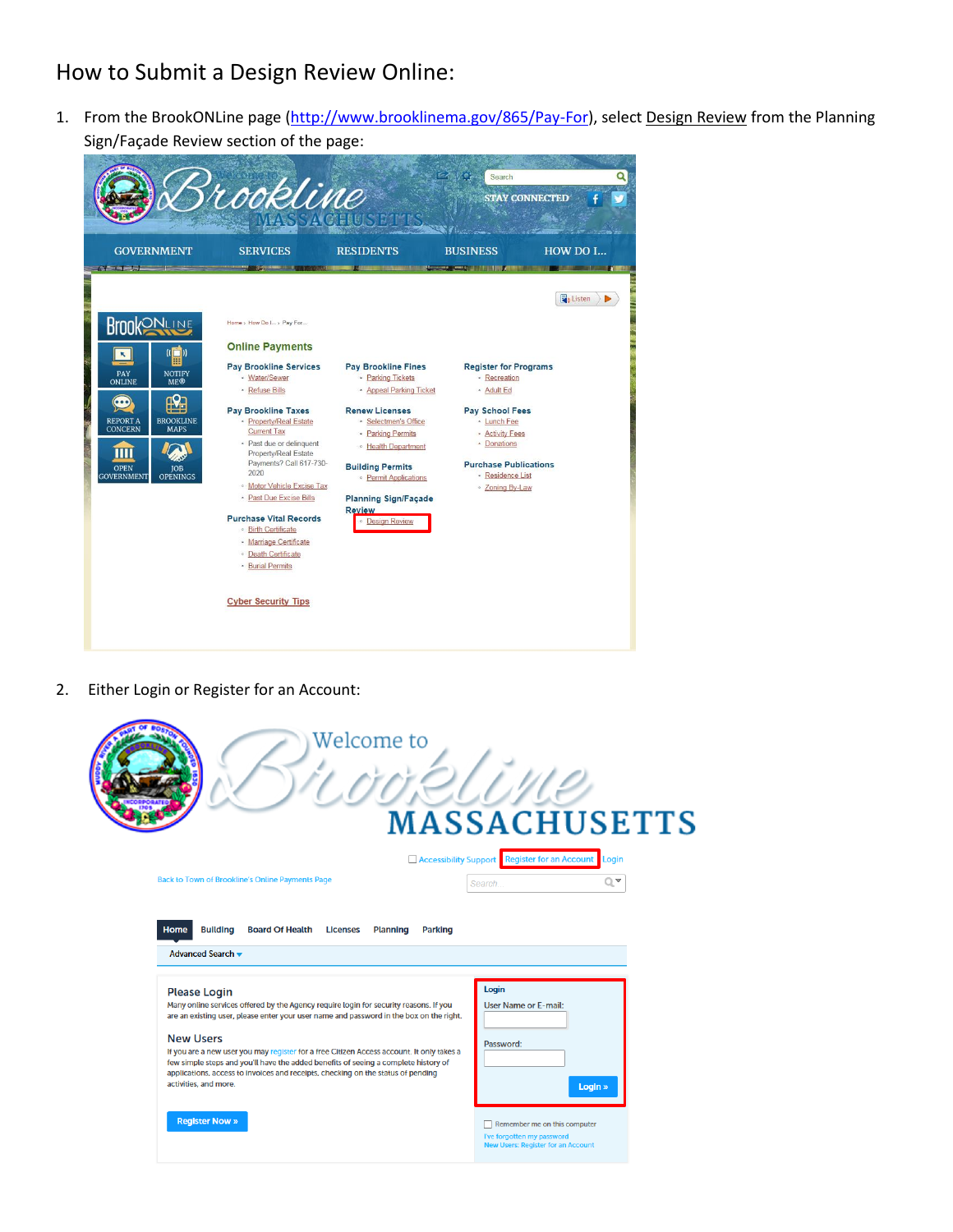3. Once you are logged in, select the Planning page and click the Create an Application link:

| Home | Building Board Of Health Licenses Planning Parking |  |  |
|------|----------------------------------------------------|--|--|
|      | Create an Application Search Cases                 |  |  |
|      |                                                    |  |  |

**Records** 

|                  | <b>Show on Map</b>        |                                                |                    |                     |                        |               |  |
|------------------|---------------------------|------------------------------------------------|--------------------|---------------------|------------------------|---------------|--|
| Showing 0-0 of 0 |                           |                                                |                    |                     |                        |               |  |
| <b>Date</b>      | <b>Record Number</b>      | <b>Record Type</b>                             | <b>Description</b> | <b>Project Name</b> | <b>Expiration Date</b> | <b>Status</b> |  |
|                  | No records found.         |                                                |                    |                     |                        |               |  |
|                  |                           |                                                |                    |                     |                        |               |  |
|                  | <b>Search for Records</b> |                                                |                    |                     |                        |               |  |
|                  |                           | Enter information below to search for records. |                    |                     |                        |               |  |

- Site Address
- Contractor License Information
- Parcel Number
- Record Information
- Contact Information

Select the search type from the drop-down list.

4. You must accept the terms before clicking the Continue Application button:

| Home |                              | <b>Building Board Of Health Licenses Planning Parking</b> |  |  |  |
|------|------------------------------|-----------------------------------------------------------|--|--|--|
|      | <b>Create an Application</b> | Search Cases                                              |  |  |  |

### **Online Application**

Welcome to the Town of Brookline's Online Permitting System. Using this system you can submit and update information, pay fees, track the status of your application, and print your final record all from the convenience of your home or office, 24 hours a day. This portal will allow access to the services below without registering for an account. In order to apply and pay for a permit online, you must register as a licensed contractor.

Please "Allow Pop-ups from This Site" before proceeding. You must accept the General Disclaimer below before beginning your application.

#### **General Disclaimer**

While the Agency attempts to keep its Web information accurate and timely, the Agency neither warrants nor makes representations as to the functionality or condition of this Web site, its suitability for use, freedom from interruptions or from computer virus, or non-infringement of proprietary rights. Web materials have been compiled from a variety of sources and are subject to change without notice from the Agency as a result of updates and corrections.

 $\sqrt{\phantom{a}}$  I have read and accepted the above terms.

**Continue Application »**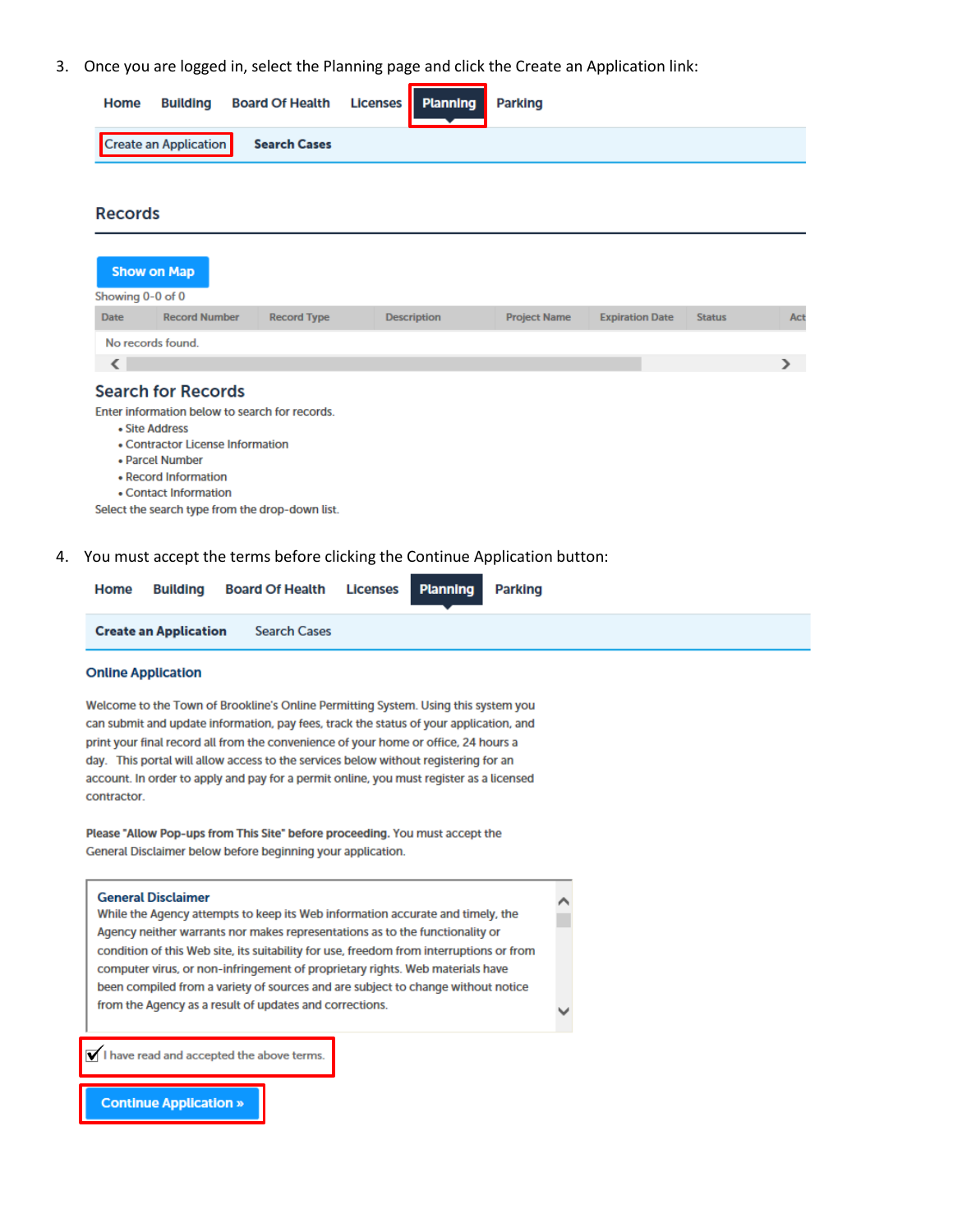5. Enter the Street Number and Street Name to select the location. NOTE: do not enter the street type (road, street, avenue, etc.) For example, for Washington Street, just enter Washington. Then click the Search button.

| Home<br><b>Building</b>      | <b>Board Of Health Licenses</b> | <b>Planning</b>                 | <b>Parking</b> |          |   |  |
|------------------------------|---------------------------------|---------------------------------|----------------|----------|---|--|
| <b>Create an Application</b> | <b>Search Cases</b>             |                                 |                |          |   |  |
| <b>Design Review</b>         |                                 |                                 |                |          |   |  |
| 1 Location                   | 2 Contacts                      | z Application<br><b>Details</b> | 4 Attachments  | 5 Review | 6 |  |

## Step 1: Location > Location & Owner

\* indicates a required field.

## **Physical Address**

| * Street No.:                         |                                                   | * Street Name:              |                                                                                                 |          |                                    |                |  |  |  |
|---------------------------------------|---------------------------------------------------|-----------------------------|-------------------------------------------------------------------------------------------------|----------|------------------------------------|----------------|--|--|--|
| 333                                   | Washington                                        |                             |                                                                                                 |          |                                    |                |  |  |  |
|                                       |                                                   |                             |                                                                                                 |          |                                    |                |  |  |  |
| <b>Unit Type:</b>                     |                                                   | Unit No.:                   |                                                                                                 |          |                                    |                |  |  |  |
| --Select--                            |                                                   |                             |                                                                                                 |          |                                    |                |  |  |  |
|                                       |                                                   |                             |                                                                                                 |          |                                    |                |  |  |  |
| City:                                 | State:                                            |                             | *Zip:                                                                                           |          |                                    |                |  |  |  |
|                                       | --Select--                                        | ▼                           |                                                                                                 |          |                                    |                |  |  |  |
|                                       |                                                   |                             |                                                                                                 |          |                                    |                |  |  |  |
| <b>Search</b>                         | <b>Clear</b>                                      |                             |                                                                                                 |          |                                    |                |  |  |  |
|                                       |                                                   |                             |                                                                                                 |          |                                    |                |  |  |  |
|                                       |                                                   |                             | The system will fill in the Address, Parcel, and Owner information. Click Continue Application: |          |                                    |                |  |  |  |
| Home<br><b>Building</b>               | <b>Board Of Health</b>                            | Planning<br><b>Licenses</b> | <b>Parking</b>                                                                                  |          |                                    |                |  |  |  |
| <b>Create an Application</b>          | <b>Search Cases</b>                               |                             |                                                                                                 |          |                                    |                |  |  |  |
|                                       |                                                   |                             |                                                                                                 |          |                                    |                |  |  |  |
| <b>Design Review</b>                  |                                                   |                             |                                                                                                 |          |                                    |                |  |  |  |
|                                       |                                                   |                             |                                                                                                 |          |                                    |                |  |  |  |
| 1 Location<br><b>Physical Address</b> | 2 Contacts<br>Step 1: Location > Location & Owner | 3 Application<br>Details    | 4 Attachments                                                                                   | 5 Review | 6<br>* indicates a required field. | $\overline{7}$ |  |  |  |
|                                       |                                                   |                             |                                                                                                 |          |                                    |                |  |  |  |
| * Street No.:<br>333                  | * Street Name:<br><b>WASHINGTON STT</b>           |                             |                                                                                                 |          |                                    |                |  |  |  |
|                                       |                                                   |                             |                                                                                                 |          |                                    |                |  |  |  |
| <b>Unit Type:</b><br>$-$ selc         |                                                   |                             |                                                                                                 |          |                                    |                |  |  |  |
| <b>Property Owner</b>                 |                                                   |                             |                                                                                                 |          |                                    |                |  |  |  |
|                                       |                                                   |                             |                                                                                                 |          |                                    |                |  |  |  |
| <b>Owner Name:</b>                    | ℗                                                 |                             |                                                                                                 |          |                                    |                |  |  |  |
| TOWN OF BROOKLINE, & TOWN HALL        |                                                   |                             |                                                                                                 |          |                                    |                |  |  |  |
| <b>Address Line 1:</b>                |                                                   |                             |                                                                                                 |          |                                    |                |  |  |  |
| 333 WASHINGTON ST                     |                                                   |                             |                                                                                                 |          |                                    |                |  |  |  |
| <b>Address Line 2:</b>                |                                                   |                             |                                                                                                 |          |                                    |                |  |  |  |
|                                       |                                                   |                             |                                                                                                 |          |                                    |                |  |  |  |
| <b>Address Line 3:</b>                |                                                   |                             |                                                                                                 |          |                                    |                |  |  |  |
|                                       |                                                   |                             |                                                                                                 |          |                                    |                |  |  |  |
| City:                                 | State:                                            | Zip:                        | Country:                                                                                        |          |                                    |                |  |  |  |
| <b>BROOKLINE</b>                      | MA                                                | 02445                       | --Select--                                                                                      |          |                                    |                |  |  |  |
| <b>Clear</b><br>Search                |                                                   |                             |                                                                                                 |          |                                    |                |  |  |  |
|                                       |                                                   |                             |                                                                                                 |          |                                    |                |  |  |  |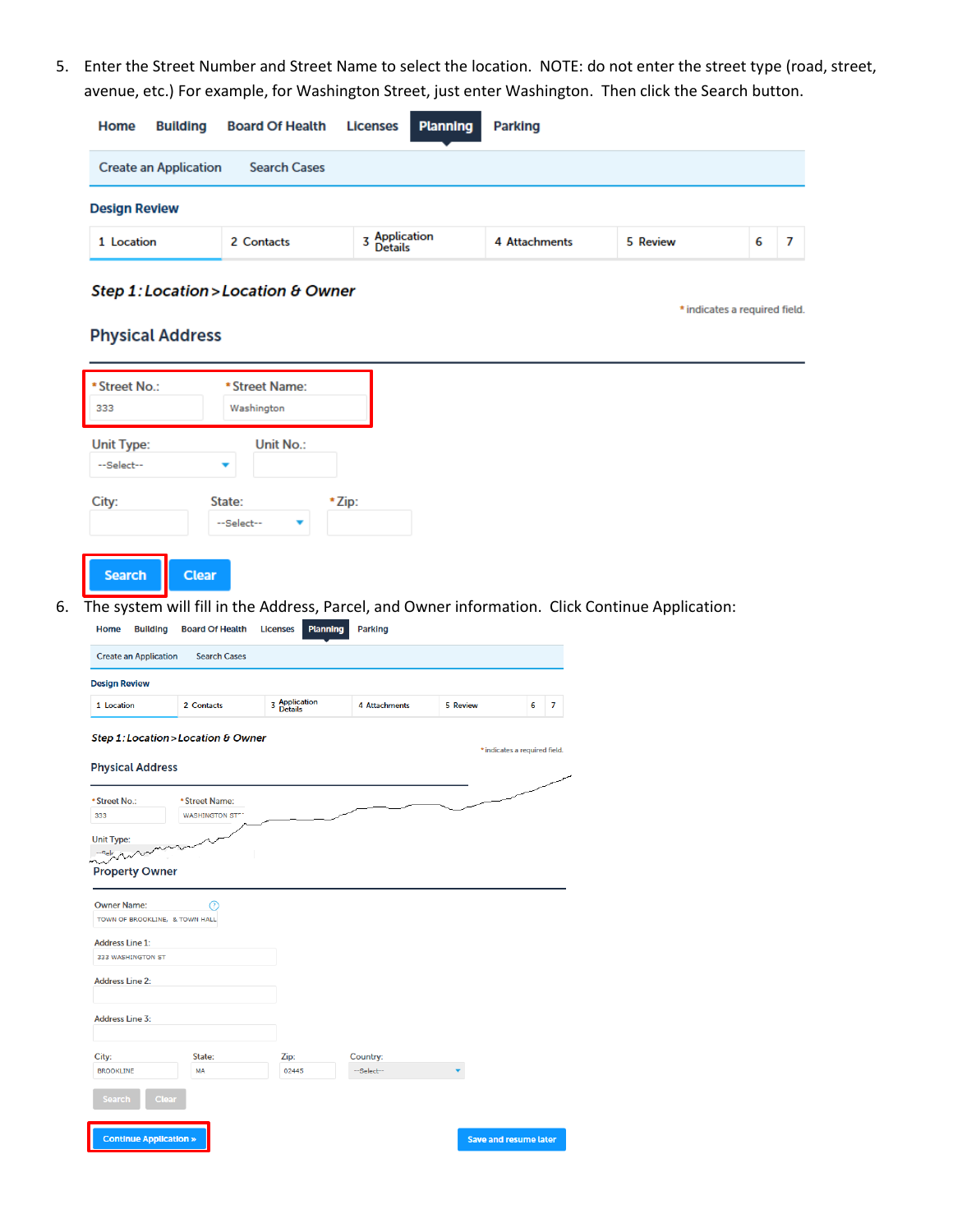7. Next, enter the Applicant information. You may use the Select from Account button to use the information that you provided when you registered for an account or to use the Property Owner information – then click Continue Application:

|    | <b>Building</b><br>Home                                                                                                                                                                                                                                                                      | <b>Board Of Health</b>                          | <b>Planning</b><br><b>Licenses</b>    | <b>Parking</b> |                              |                               |                | <b>Select Contact from Account</b>              |                          |                                                                                      |
|----|----------------------------------------------------------------------------------------------------------------------------------------------------------------------------------------------------------------------------------------------------------------------------------------------|-------------------------------------------------|---------------------------------------|----------------|------------------------------|-------------------------------|----------------|-------------------------------------------------|--------------------------|--------------------------------------------------------------------------------------|
|    | <b>Create an Application</b>                                                                                                                                                                                                                                                                 | <b>Search Cases</b>                             |                                       |                |                              |                               |                | Select a contact to attach to this application. |                          |                                                                                      |
|    | <b>Design Review</b>                                                                                                                                                                                                                                                                         |                                                 |                                       |                |                              |                               |                |                                                 |                          | If the contact has multiple addresses, you can select which to use in the next step. |
|    | 1 Location                                                                                                                                                                                                                                                                                   | 2 Contacts                                      | <b>3</b> Application<br>Details       | 4 Attachments  | 5 Review                     | 6<br>$\overline{7}$           |                | Showing 1-2 of 2<br>Category                    | <b>Type</b>              | <b>Name</b>                                                                          |
|    | Step 2: Contacts > People                                                                                                                                                                                                                                                                    |                                                 |                                       |                |                              |                               | o              | <b>Associated</b><br>Contact                    | Individual               | <b>Tom Richards</b>                                                                  |
|    | <b>Applicant</b>                                                                                                                                                                                                                                                                             |                                                 |                                       |                |                              | * indicates a required field. |                | <b>Associated Owner</b>                         |                          | TOWN OF BROOKLINE, & TOWN HALL,                                                      |
|    |                                                                                                                                                                                                                                                                                              |                                                 |                                       |                |                              |                               |                |                                                 |                          |                                                                                      |
|    | To add new contacts, click the Select from Account or Add New button. To edit a contact, click the Edit lin                                                                                                                                                                                  |                                                 |                                       |                |                              |                               |                | <b>Continue</b>                                 | <b>Discard Changes</b>   |                                                                                      |
|    | <b>Select from Account</b>                                                                                                                                                                                                                                                                   |                                                 | <b>Look Up</b>                        |                |                              |                               |                |                                                 |                          |                                                                                      |
|    | <b>Continue Application »</b>                                                                                                                                                                                                                                                                |                                                 |                                       |                |                              | <b>Save and resume later</b>  |                |                                                 |                          |                                                                                      |
| 8. | Enter the Application Information, then click Continue Application:                                                                                                                                                                                                                          |                                                 |                                       |                |                              |                               |                |                                                 |                          |                                                                                      |
|    | <b>Building</b><br>Home                                                                                                                                                                                                                                                                      | <b>Board Of Health</b>                          | <b>Licenses</b><br><b>Planning</b>    | <b>Parking</b> |                              |                               |                |                                                 |                          |                                                                                      |
|    | <b>Create an Application</b>                                                                                                                                                                                                                                                                 | <b>Search Cases</b>                             |                                       |                |                              |                               |                |                                                 |                          |                                                                                      |
|    | <b>Design Review</b>                                                                                                                                                                                                                                                                         |                                                 |                                       |                |                              |                               |                |                                                 |                          |                                                                                      |
|    | 1 Location                                                                                                                                                                                                                                                                                   | 2 Contacts                                      | <b>3</b> Application<br>Details       | 4 Attachments  | 5 Review                     | 6                             | $\overline{7}$ |                                                 |                          |                                                                                      |
|    |                                                                                                                                                                                                                                                                                              |                                                 |                                       |                |                              |                               |                |                                                 |                          |                                                                                      |
|    | Step 3: Application Details > Application Information                                                                                                                                                                                                                                        |                                                 |                                       |                |                              | * indicates a required field. |                |                                                 |                          |                                                                                      |
|    | <b>Detail Information</b>                                                                                                                                                                                                                                                                    |                                                 |                                       |                |                              |                               |                |                                                 |                          |                                                                                      |
|    | <b>Application Name (Name of Business):</b><br><b>Town Hall Pizza</b>                                                                                                                                                                                                                        |                                                 |                                       |                |                              |                               |                |                                                 |                          |                                                                                      |
|    | <b>General Description (New Sign or New Awning):</b>                                                                                                                                                                                                                                         |                                                 |                                       |                |                              |                               |                |                                                 |                          |                                                                                      |
|    | New Sign                                                                                                                                                                                                                                                                                     |                                                 |                                       |                |                              |                               |                |                                                 |                          |                                                                                      |
|    | <b>Detailed Description:</b>                                                                                                                                                                                                                                                                 |                                                 |                                       |                |                              |                               |                |                                                 |                          |                                                                                      |
|    | I am replacing my old sign or I am a new business and<br>need to replace the existing sign                                                                                                                                                                                                   |                                                 |                                       |                |                              |                               |                |                                                 |                          |                                                                                      |
|    |                                                                                                                                                                                                                                                                                              |                                                 |                                       |                |                              |                               |                |                                                 |                          |                                                                                      |
|    |                                                                                                                                                                                                                                                                                              |                                                 |                                       |                |                              |                               |                |                                                 |                          |                                                                                      |
|    | <b>Continue Application »</b>                                                                                                                                                                                                                                                                |                                                 |                                       |                |                              | <b>Save and resume later</b>  |                |                                                 |                          |                                                                                      |
|    |                                                                                                                                                                                                                                                                                              |                                                 |                                       |                |                              |                               |                |                                                 |                          |                                                                                      |
|    | 9. Attach required Documents using the Add button, then click the Continue Application button:                                                                                                                                                                                               |                                                 |                                       |                |                              |                               |                |                                                 |                          |                                                                                      |
|    |                                                                                                                                                                                                                                                                                              | Home Building Board Of Health Licenses Planning |                                       | <b>Parking</b> |                              |                               |                |                                                 |                          |                                                                                      |
|    | <b>Create an Application</b>                                                                                                                                                                                                                                                                 | <b>Search Cases</b>                             |                                       |                |                              |                               |                | <b>File Upload</b>                              |                          | ×                                                                                    |
|    | <b>Design Review</b>                                                                                                                                                                                                                                                                         |                                                 |                                       |                |                              |                               |                | The maximum file size allowed is 100 MB.        |                          |                                                                                      |
|    | 1 2 Contacts                                                                                                                                                                                                                                                                                 | <sup>3</sup> Application                        | 4 Attachments                         | 5 Review       | 6 Pay Fees                   | $\overline{7}$                |                |                                                 |                          |                                                                                      |
|    | <b>Step 4: Attachments &gt; Documents</b>                                                                                                                                                                                                                                                    |                                                 |                                       |                |                              |                               |                |                                                 |                          |                                                                                      |
|    | 13 hard copies of the following items must be submitted to the planning office:<br>1. Simulated photographs or building elevations of proposed work;<br>2. Plans, elevations or photographs showing the overall sign dimensions, colors and text design (size, color and style of all text); |                                                 |                                       |                |                              |                               |                |                                                 |                          |                                                                                      |
|    | 3. Cross-section for awnings and other projecting elements (if applicable);<br>4. Site plan (required for free-standing signs)                                                                                                                                                               |                                                 |                                       |                |                              |                               |                |                                                 |                          |                                                                                      |
|    | <b>Attachment</b>                                                                                                                                                                                                                                                                            |                                                 |                                       |                | * indicates a required field |                               |                |                                                 |                          |                                                                                      |
|    |                                                                                                                                                                                                                                                                                              |                                                 |                                       |                |                              |                               |                | Continue                                        | <b>Remove All</b><br>Add |                                                                                      |
|    | The maximum file size allowed is 100 MB.                                                                                                                                                                                                                                                     |                                                 |                                       |                |                              |                               |                |                                                 |                          | Cancel                                                                               |
|    | Name<br><b>Type</b>                                                                                                                                                                                                                                                                          | <b>Size</b>                                     | <b>Latest Update</b><br><b>Action</b> |                |                              |                               |                |                                                 |                          |                                                                                      |
|    | No records found.                                                                                                                                                                                                                                                                            |                                                 |                                       |                |                              |                               |                |                                                 |                          |                                                                                      |
|    | <b>Select from Account</b>                                                                                                                                                                                                                                                                   | Add                                             |                                       |                |                              |                               |                |                                                 |                          |                                                                                      |
|    |                                                                                                                                                                                                                                                                                              |                                                 |                                       |                |                              |                               |                |                                                 |                          |                                                                                      |
|    | <b>Continue Application »</b>                                                                                                                                                                                                                                                                |                                                 |                                       |                | <b>Coverand resume later</b> |                               |                |                                                 |                          |                                                                                      |
|    |                                                                                                                                                                                                                                                                                              |                                                 |                                       |                |                              |                               |                |                                                 |                          |                                                                                      |